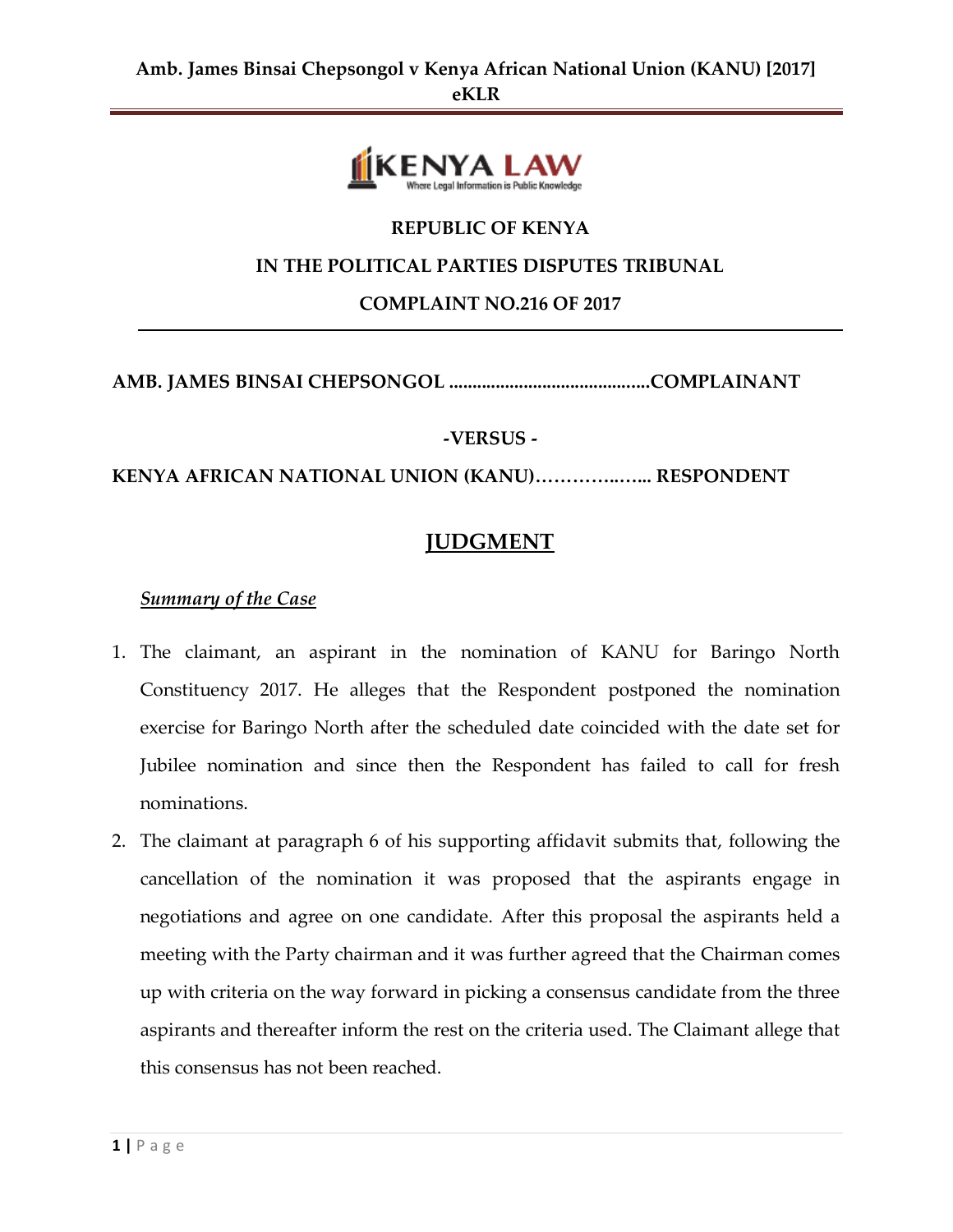- 3. He avers that he now has information that the Respondent has issued or is in the process of issuing a nomination certificate to Dr. Nelly Yatich and hence this application.
- 4. He urges this Tribunal to compel the Respondent to conduct nominations for Baringo North Parliamentary seat with timelines set by this Tribunal.
- 5. The Respondent entered appearance. However, it did not file any response to the complaint.

### *Issue for Determination*

- 6. The issue that arises for determination is whether the Respondent can be ordered to conduct nomination exercise for Baringo North.
- 7. It is the Complainants case that the aspirants held a meeting with the Party chairman and agreed that the chairman comes up with criteria of picking a consensus candidate which has not been done. Thus he is urging this Tribunal to order the Respondent to conduct a nomination exercise in Baringo North Constituency.
- 8. In this instant, and from the complainant's own admission there appears to have been a consensus amongst all the aspirants for Baringo North Parliamentary seat and the Respondent on the approach of nominating an aspirant, which is yet to be implemented. The approach was that the Chairman of the party comes up with criteria on how to pick a consensus candidate from the three aspirant. We are of the view that placing such an enormous task to the Party Chairman is prone to abuse and may lead to obvious subjectivity. Such a task ought to be done in accordance with the party constitution and election nomination rules.